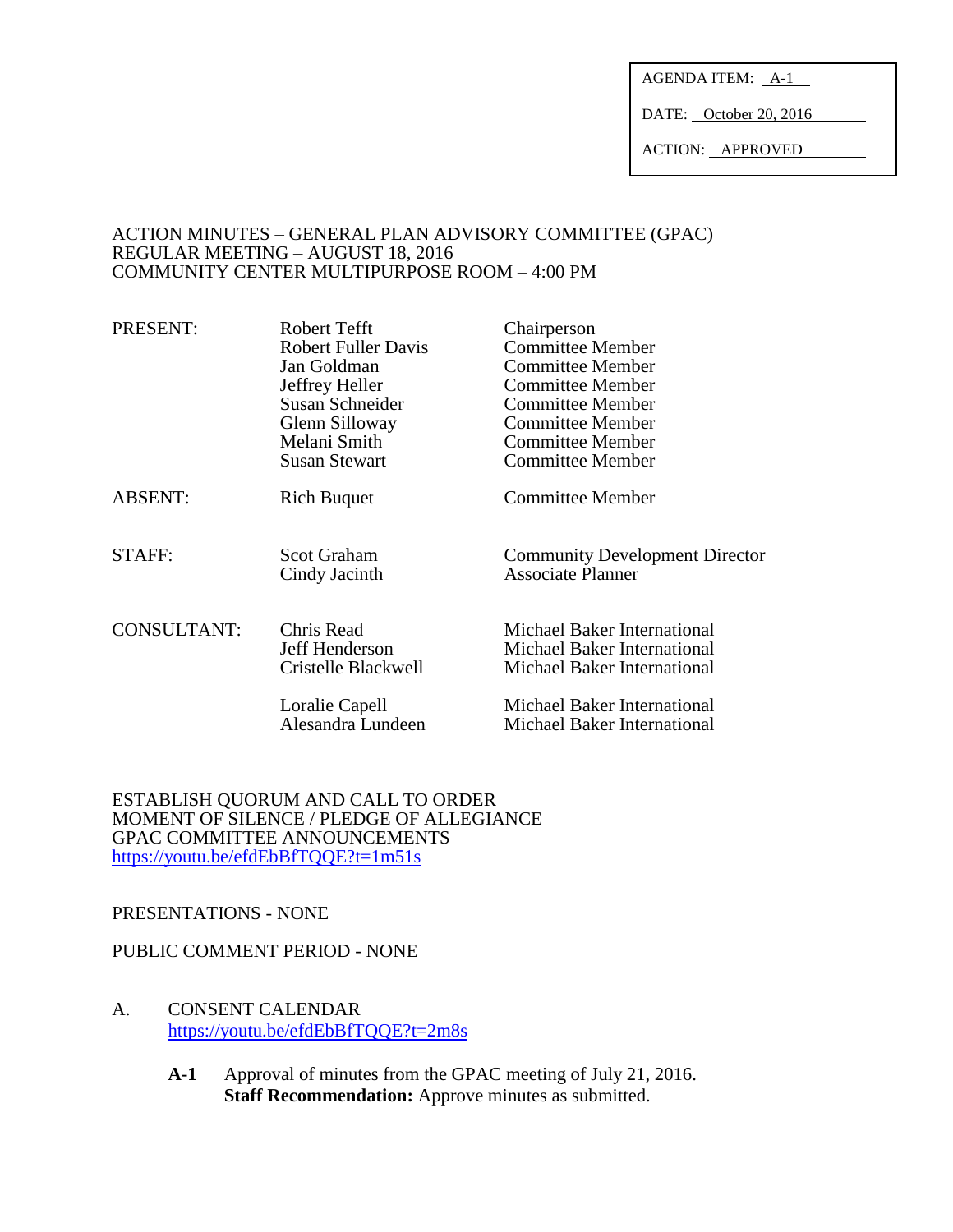**MOTION:** Committee member Susan Stewart moved to approve the Consent Calendar. Committee member Robert Fuller Davis seconded. The motion passed  $(8-0)$ .

<https://youtu.be/efdEbBfTQQE?t=2m23s>

# B. UNFINISHED BUSINESS

**B-1** Chevron property discussion (Presentation by Victor Montgomery of RRM) – Materials to be distributed at the meeting. <https://youtu.be/efdEbBfTQQE?t=2m45s>

David Fitzgerald, real estate consultant for Chevron, presented staff report.

The Committee presented their questions to Fitzgerald. <https://youtu.be/efdEbBfTQQE?t=11m24s>

Chairperson Tefft opened the Public Comment period. <https://youtu.be/efdEbBfTQQE?t=25m39s>

Jeff Henderson explained how their process worked and how each topic was picked and what kind of topics should be discussed.

# C. NEW BUSINESS

- **C-1** Michael Baker International Presentations Power Point Presentation Attached
	- 1. Introduction & Status Update (Jeff Henderson)
	- 2. Draft Community Vulnerability and Resilience Assessment (Chris Read) Report Attached
	- 3. Draft Key Issues and Policies Report (Jeff Henderson) Report Attached
	- 4. GPAC outreach Module 2: For Key Issues and Policies Report (Cristelle Blackford) – Material to be distributed at the meeting. <https://youtu.be/efdEbBfTQQE?t=35m30s>

Jeff Henderson reviewed the Presentation Outline and presented the Introduction and Status Update to the Committee.

Chris Read presented the Community Vulnerability and Resilience assessment.

The Committee presented their questions and concerns to Chris Read.

Jeff Henderson reviewed the Key Issues and Polices with the Committee.

The Committee presented their questions and concerns to staff.

Discussion between the Committee and staff on the topics reviewed.

D. COMMITTEE MEMBER CLOSING COMMENTS <https://youtu.be/efdEbBfTQQE?t=2h48m33s>